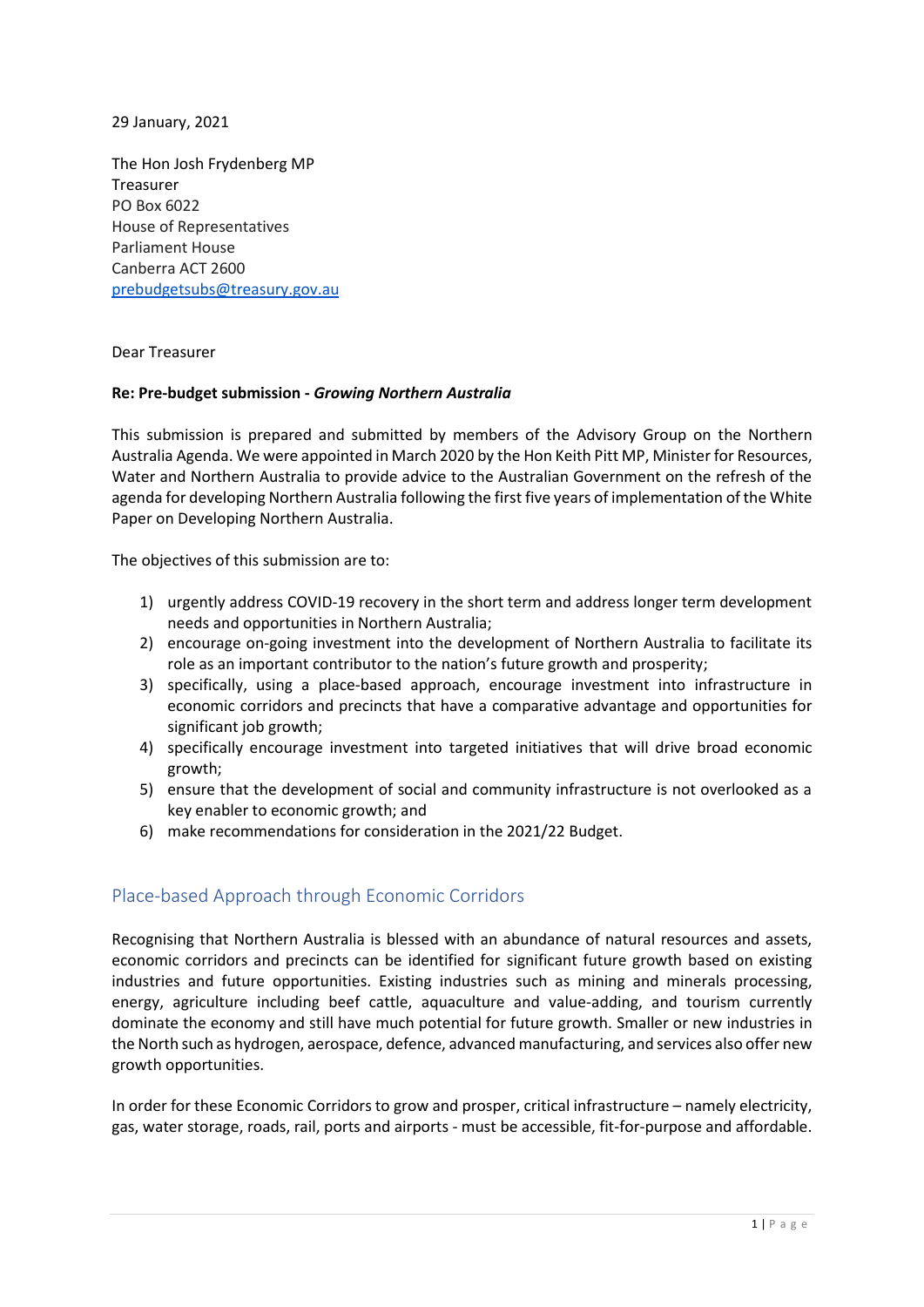We recommend the following:

- 1) Collaborative long-term planning across all three levels of government, including across borders, potentially through Regional Deals or a similar mechanism;
- 2) Utilisation of existing data and reports on infrastructure development (such as the Western Australia, Queensland and Northern Territory Infrastructure Plans, CSIRO's TraNSIT tool<sup>1</sup>, and other initiatives such as the *MITEZ 50-Year Freight Strategy<sup>2</sup>* and the *Inland Queensland Road Network Strategy<sup>3</sup>* ) to inform planning;
- 3) Consideration of wider economic and social benefits over the long-term to strengthen and support investment decision-making;
- 4) Supporting the development of early-stage business cases and feasibility studies for priority infrastructure projects in partnership with jurisdictions (refer the Supply Chain proposal below);
- 5) Allocation of a \$2billion Northern Australia Economic Corridor Building Fund over four years, with the goal to seek leveraging from the jurisdictions and attract private sector investment.

## *Support for the Proposed Northern Australia Supply Chain Development Fund by the Cooperative Research Centre for Developing Northern Australia (CRCNA)*

Recent Commonwealth Government-funded supply chain analysis for Northern Australian agriculture suggests there is significant unmet demand for typical agricultural products across key markets including South East Asia, China and the Middle East. KPMG (2019) have identified at least five priority products, including intensive beef cattle, aquaculture, pulses (soybeans), macadamias and avocado, with nearly \$3 billion of currently unmet demand in global markets. The most significant challenge for the development of agriculture in the north, however, remains the under-development of higher value and more efficient, low impact agricultural ventures and supply chains, whether they be large or small in scale.

Since 2018, the Cooperative Research Centre for Developing Northern Australia (CRCNA) has made several strategic research investments in agricultural supply chain analysis, including across several key northern Australian regions and sectors. These have particularly included:

- Property-scale supply chain analyses (e.g. A.3.1718105 Transforming Mango Futures);
- Regional scale supply chain analysis and collaboration building in Queensland;
- Early stage development of major regional supply chain projects in the NT and WA;
- The consideration of opportunities and risks in supply chain development across several major agricultural sectors, including beef, cropping, aquaculture and horticulture;
- Deeper policy research analysis into the opportunities available in ASEAN countries and the exploration of key issues driving the high cost of freight in northern Australia;
- Commitment to and involvement in the creation of the Future Food Systems CRC; and
- Support for the emergence of the NQ Supply Chain Alliance and the formation of the Northern Australian Supply Chain Alliance hosted by the Australian Logistics Council.

Through the emerging evidence and CRCNA's experience in facilitating this work, the CRCNA increasingly sees the importance of Australian, State and Territory Governments investing more strategically, and in a more coordinated way, in further supply chain analysis (e.g. better

<sup>1</sup> https://www.csiro.au/en/Research/LWF/Areas/Landscapes/Transport-logistics-TRANSIT

<sup>&</sup>lt;sup>2</sup> http://www.mitez.com.au/cpt\_projects/mitez-50-year-freight-infrastructure-plan-final-report/

<sup>3</sup> https://www.rdanwq.org.au/projects/iqrap/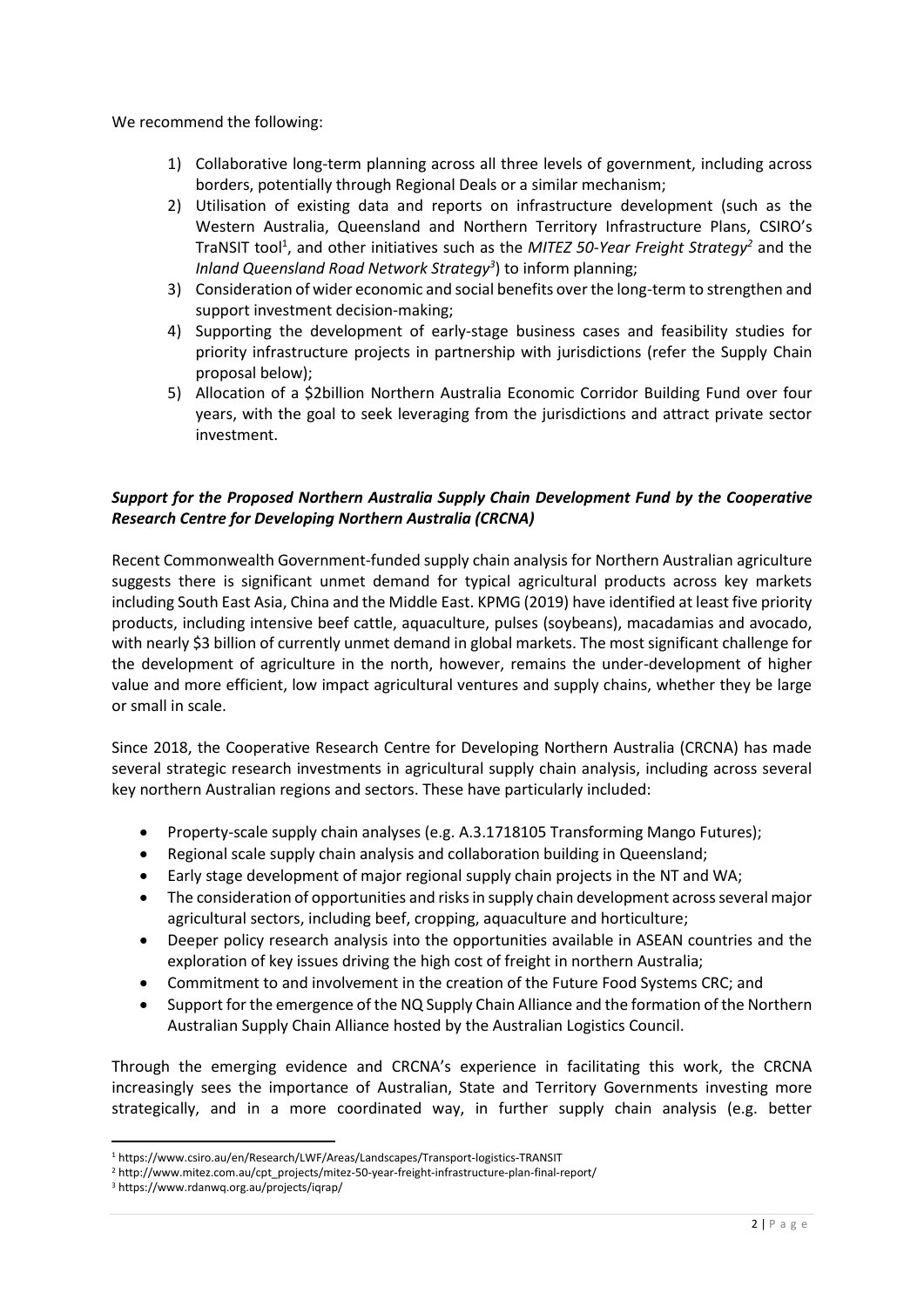understanding supply chain potentials and logistics) and development (e.g. targeted investment in key supply chain collaboration building, strategic planning activities and infrastructure building). Some of the greatest economic advances in the north (and the prioritisation of new infrastructure) is likely to emerge from a more strategic and cohesive approach to supply chain development, with a strong focus on value building.

The CRCNA view is that the activities required to cover four key stages in supply chain development, though these stages often are highly iterative within any supply chain (sector and scale):

- **Stage 1:** Supply Chain Research and Analysis;
- **Stage 2:** Supply Chain Governance, Partnership and Strategy Building;
- **Stage 3:** Feasibility Assessment for Critical Supply Chain Infrastructure; and
- **Stage 4:** Strategy Implementation, Infrastructure Investment Brokerage and Monitoring.

**Stage 1** activities can currently be considered to be funded within the current CRCNA investment remit under its existing Commonwealth funding agreement. However, there are no clear investment streams available for **Stages 3 through 4**. Because of the generally immature investment environment and lack of scale in Northern Australia, there is a strong need for government investment to help facilitate the development of collaborative supply chains through these early stages. With the establishment of strong governance arrangements in the formative years, however, these supply chain collaborations can become strongly self-sustaining over time.

Given the success of the Commonwealth investment model applied in the Northern Australian National Water Infrastructure Development Fund, CRCNA suggests that the establishment of a similar approach, and based on similar design principles, would substantially facilitate new investment and development of the most strategic possible supply chains in the north. The approach could first be trialled in the agricultural development space, but could then be extended into other sectors in future years (e.g. tourism, tropical knowledge, health and other human services, etc.).

A \$75 million Supply Chain Development Fund is proposed over 5 years. These funds would be allocated to **Stages 2 to 4** of the supply chain development process outlined above, with an expectation that these supply chain collaborations could be largely self-sustaining after that initial investment period. Examples of eligible activities under each of these four stages might include:

- **Stage 2:** The development and operationalisation of industry A's supply (and value) chain across region X (or collaboratively across regions X, Y and Z);
- **Stage 3:** Detailed feasibility assessment of critical identified infrastructure (e.g. airport or port upgrades) in region X (or collaboratively across regions X, Y and Z); and
- **Stage 4:** Active and coordinated implementation and monitoring of agreed supply chain development actions and brokerage of major co-investment models for identified infrastructure gaps with positive business cases.

This work would need to integrate with and be linked to:

- The National Supply Chain and Freight Development Strategy;
- The Infrastructure Australia (IA) National Infrastructure Audit and Priority list;
- The role of international Chambers of Commerce (e.g. AustCham ASEAN) and Missions;
- Project assessment roles of IA and related state institutions (e.g. Building Queensland); and
- The current whole of sector market activities of key industry associations (e.g. MLA) and the work of Austrade and the State and Territory Investment Bureaus.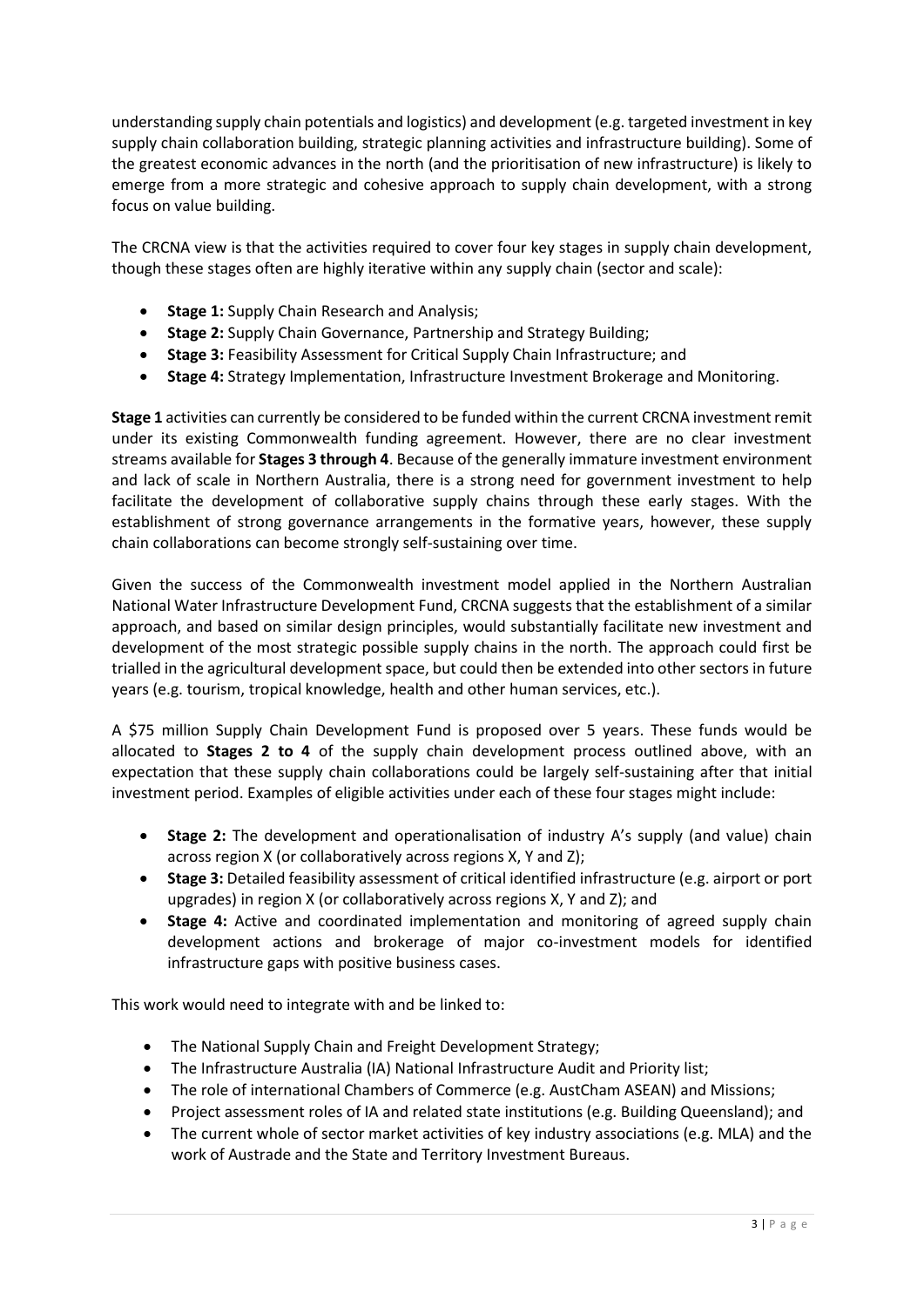The work associated with this fund should also be strongly linked (i.e. **Stage 4** brokerage) to the ongoing deployment of the Northern Australian component of key infrastructure investment mechanisms already in place, including the Northern Australian Infrastructure Facility (NAIF), the National Water Infrastructure Development Fund (NWIDF), the Clean Energy Finance Corporation (CEFC), Roads of Strategic Importance Initiative (ROSII), Building Better Regions Fund Grants and associated State/NT-based infrastructure grants and loans. Indeed, this fund would substantively seek to populate the NAIF investment profile with case-ready projects.

# Targeted Initiatives

It is important that all regions and their communities in the North have the opportunity to grow and prosper, not just in the identified Economic Corridors. Targeted initiatives would increase economic opportunities across the North.

We recommend the following:

- 1) Investment into improving digital connectivity through mobile and internet infrastructure and services with an allocation of \$400million over four years;
- 2) Investment into addressing the skills gap and in particular Science, Technology, Engineering and Maths (STEM) skills that will equip students and businesses for future growth, with an allocation of \$50 million over four years to roll out a program across the North (refer to the RDA Hunter ME program<sup>4</sup> and the proposed STEMBooster program<sup>5</sup>);
- 3) Catalysing private sector investment through a Growing Jobs in Northern Australia Fund (see below for more details) type initiative with an allocation of \$400 million over four years;
- 4) Investment into developing the pipeline of future projects through funding business cases for projects that meet required criteria, with an allocation of \$8million over four years;
- 5) Investment into community infrastructure to assist with attracting and retaining population with an allocation of \$400million over four years based on the Building Better Regions Fund;
- 6) Investment into business development support for Indigenous businesses, with an allocation of \$8million over four years;
- 7) Identify and address data shortfalls to support investment decision-making;
- 8) Address regulatory issues and processes that impose unnecessary burdens and costs and impede business and employment growth;
- 9) Identify and learn from the impacts of COVID-19 on the North to help build resilience in the future.

### *Proposal for Growing Jobs in Northern Australia Fund*

We would like to recommend that a program based on the Australian Government's former Regional Growth Fund be developed and implemented to encourage private sector investment and development in the North. The Regional Growth Fund (RGF) was set up to provide grants of \$10 million or more for major transformational projects which support long-term economic growth and create jobs in regions, including those undergoing structural adjustment. In the only round of the RGF, there were 16 successful projects across Australia. We recognise that three of these were in Northern

<sup>4</sup> http://www.meprogram.com.au/

<sup>5</sup> https://www.rdanwq.org.au/projects/stembooster/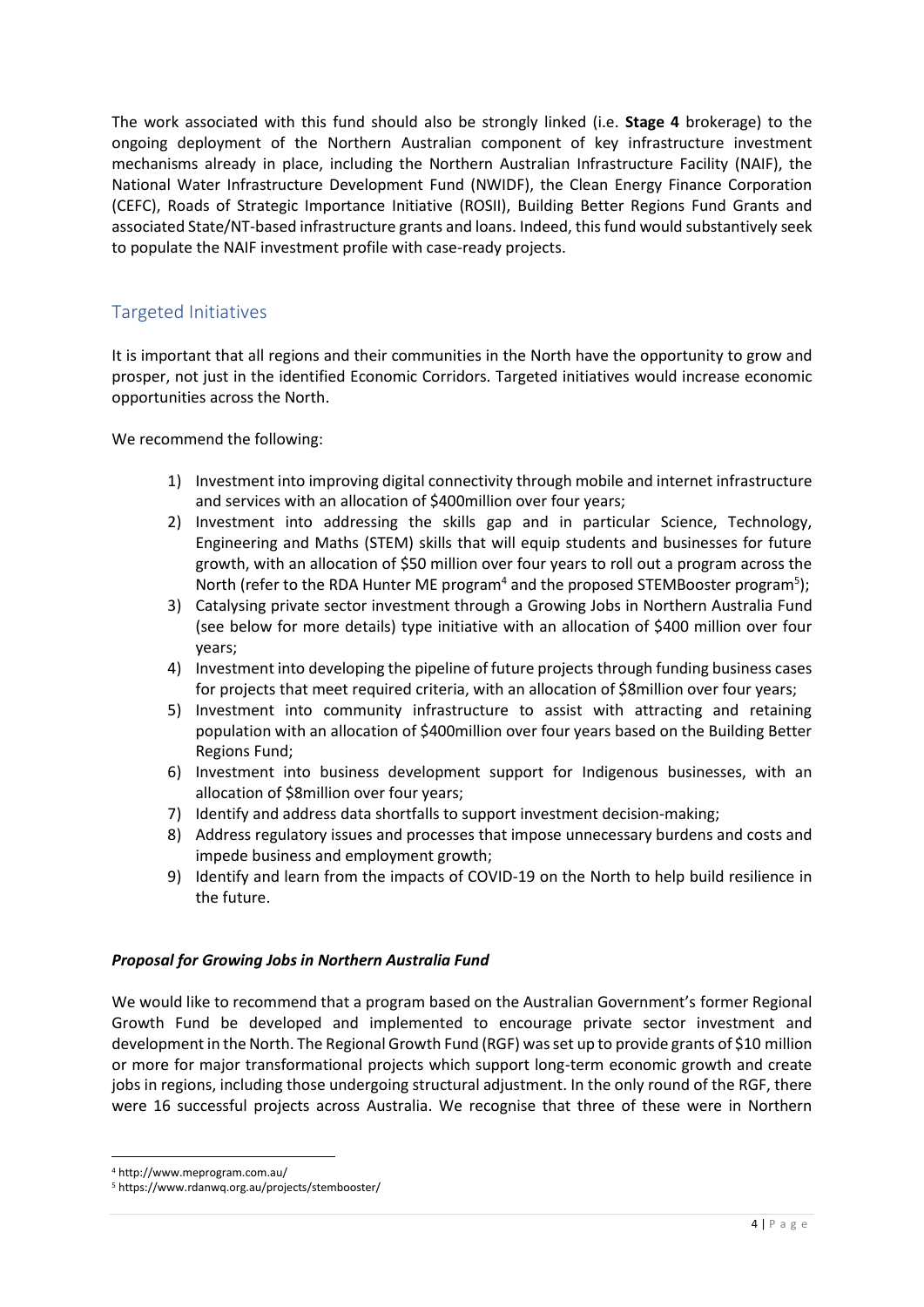Australia but also note that we are aware of several good projects that were not successful or ready to apply. There were even more projects that had potential to develop but were not at the right scale.

The proposed Growing Jobs in Northern Australia Fund's goals would be focused to align with the priorities in the refresh of the Northern Australia Agenda.

Background to the need for such a program in Northern Australia:

- The RGF provided a rare opportunity for the private sector to be able to apply for a grant that would help catalyse jobs and step-change in local industry. The Fund was well oversubscribed, indicating that there is pent up demand in the private (and public) sector, and that with a government funding incentive, new initiatives could be developed to create short term construction jobs and longer-term on-going jobs. There were 337 applications to the RGF seeking \$5.9 billion in grants to catalyse \$17.9 billion of total project costs. 16 projects were successful in securing \$272.2 million to catalyse total project value of \$794.6 million.
- Projects seeking less than \$10 million in matching funds could not apply to the RGF. In Northern Australia, given the dispersal and relative sparsity of population and reliance on small to medium sized businesses for the bulk of employment, we believe there is an opportunity to catalyse private sector investment in the mid-range (seeking grants of \$1 to \$10 million) with a similar mandate to create jobs in the short and longer term. Co-funding requirements could be similar to the RGF or the Building Better Regions Fund (BBRF).
- In the White Paper on Developing Northern Australia, the Government states that *"Business and household living expenses are much higher than they should be, and much higher relative to the rest of Australia and many other developed economies. High business costs discourage investment, while high living costs can discourage settling in the north. Governments need to focus on making a difference where they are best able, and enable business and markets to do the rest. Many failed projects and plans litter the North. It is essential that development ambitions recognise these challenges."*
- The sectors that could be targeted at this smaller scale would be those with most potential for growth in the North based on global demand and local strengths, for example tourism and hospitality, food and agribusiness, advanced manufacturing, international education and training, and services to support the North's industries. Other industry sectors would be welcomed too.
- A more diversified and stronger private sector driven economy is critical to create future prosperity for those in the North and the nation as a whole.
- Unemployment in Northern Australia is higher than the national average, but we also note that there are huge variations between coastal and remote communities and especially Indigenous communities with unemployment reaching over 50% in some cases.
- While there are 11,600 Indigenous businesses in Australia, only 1,100 are in Northern Australia despite 78% of land in Northern Australia being subject to Indigenous interests. The Growing Jobs in Northern Australia Fund could help catalyse the expansion of existing businesses. (There is also the need for other programs to continue to support the establishment of new businesses.)